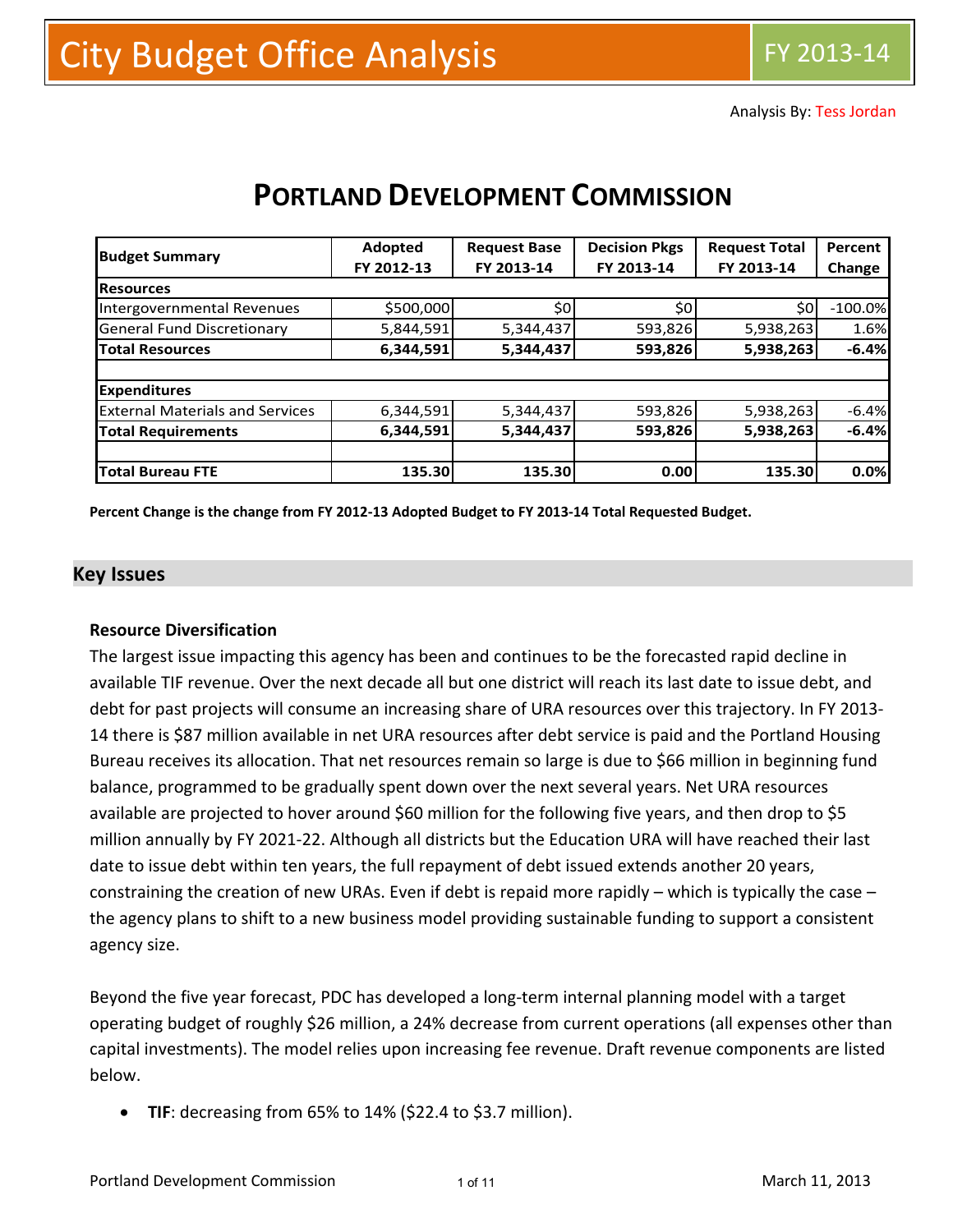- **Loan net interest**: increasing from 7% to 18% (2.4 to 4.7 million). This requires underwriting a larger share of lower risk market rate loans, to decrease the agency's loan losses to 10%. PDC reports that it expects to collect 50% of its currently outstanding loans.
- **Real estate operations**: increasing from 2% to 7% (\$0.7 to \$1.8 million). This movement would require disposing of current property holdings that lose money and looking for opportunities to acquire fee‐generating real estate. Most agencies PDC looked to as examples of self‐sustaining operations held real estate, for instance in the form of parking garages and land leases. PDC could also contract out its real estate expertise to other agencies: the City, for instance, has not inventoried its properties from an economic development perspective, to assess what should be developed, held, or disposed.
- **Public funding**: increasing from 24% to 32% (but dollars held constant at \$8.3 million). This assumes funding sources hold steady: City General Fund, \$5.8 million; CDBG, \$2.1 million; federal grants, \$0.4 million.
- **New business lines**: increasing from 1% to 28% (\$0.3 to \$7.3 million). The agency describes the components of this revenue category as most in flux. It includes ideas such as loan servicing and property management fees, EB‐5 fees (visas for immigrant investors), and return on investments in infrastructure, real estate and business equity.

The planned emphasis on fee revenue means that the agency's activities and investments will be determined by their ability to contribute to the agency's continued operations. This is a significant departure from the previous lenses through which activities and investments have been evaluated.

It is worth noting that the agency's desired shift towards income generation moves it away from a City bureau model of service delivery. Staff reports that the agencies researched with the most promising models for revenue generation were non‐profit entities or public authorities, overseeing multiple nonprofits as well as public entities.

# **Right Sizing the Agency**

PDC's target operating budget of \$26 million requires continued reductions in personnel and materials and services. The Requested Budget reports 135.3 FTE, however, PDC plans to revise this number for the Adopted Budget to eliminate roughly nine current vacancies and additional vacancies generated through its current retirement incentive initiative, through which an estimated six vacancies may be generated. These adjustments would result in roughly 120.3 authorized FTE in FY 2013‐14, compared to a target FTE of just over 100 by FY 2014‐15.

## **General Fund Support for Economic Development**

In FY 2012-13, the agency received \$2.6 million in ongoing General Fund and \$3.2 million in one-time General Fund (prior to one‐time reduction Council requested in the Fall BMP). This is the second year the agency has been funded at this level, and reflects a 67% increase over FY 2010‐11 funding.

The FY 2012‐13 Adopted Budget includes a Budget Note on Economic Development Sustainable Funding: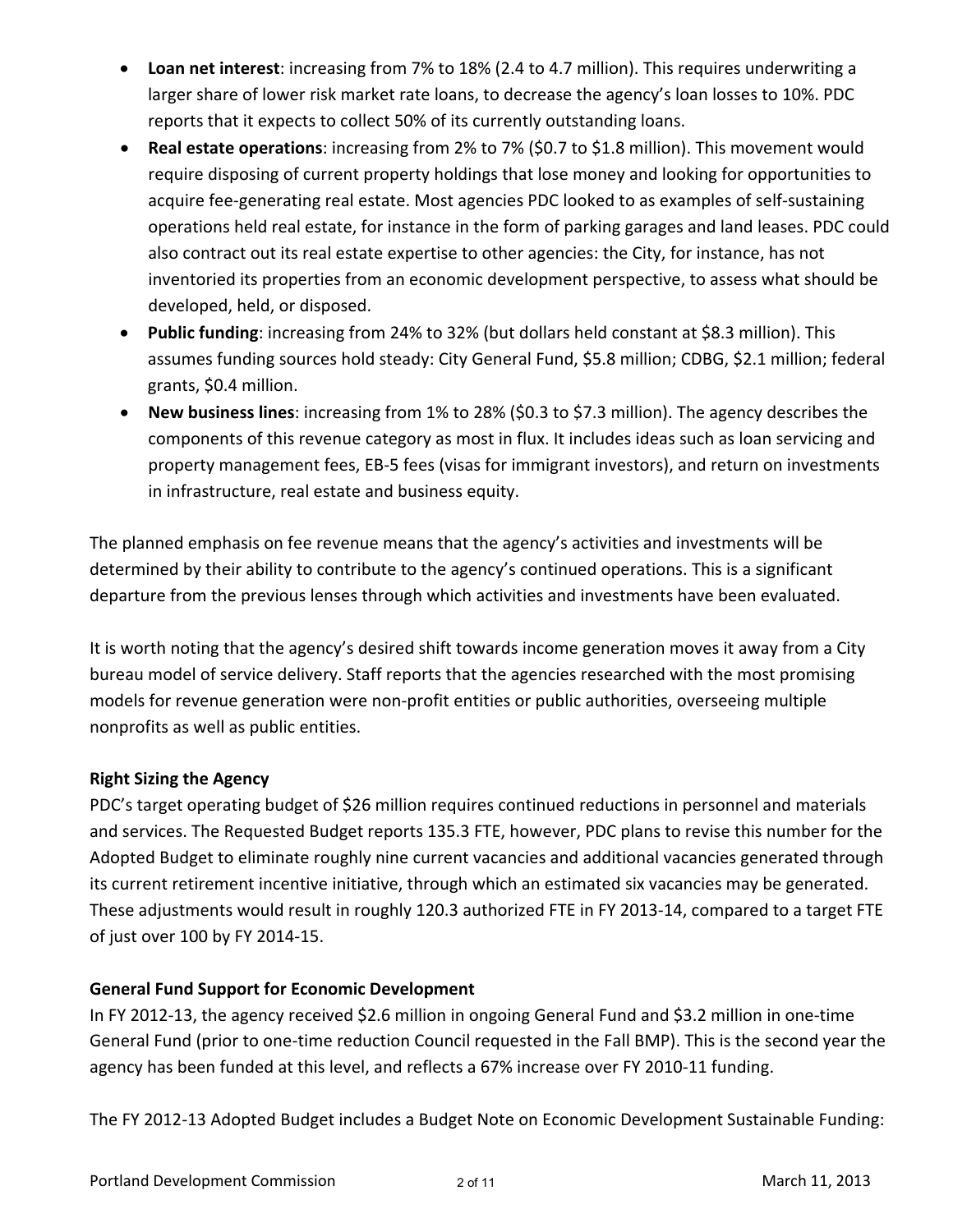Council directs the Officer of Management and Finance to add sustainable funding for the Portland Development Commission's Economic Development program to the FY 2013‐14 5‐year forecast. The Office of Management and Finance should increase the Portland Development Commission's FY 2013‐14 current appropriation level target by \$3,187,065.

CBO adjusted the forecast accordingly; PDC's 90% base budget for FY 2013‐14 is \$2.87 million higher than it would have been absent this budget note.

The City's General Fund support of PDC's economic development initiative is categorized into two primary components of Traded Sector Economic Development and Neighborhood Economic Development. Its 12 individual initiatives fall within these two categories, and while funds are allocated per initiative, the IGA has historically allowed funds to move between initiatives as long as each budget category is not exceeded.

The Economic Opportunities Initiative (EOI) – a program and associated \$1.6 million General Fund funding stream that PDC inherited from the Portland Housing Bureau in FY 2009-10 – has this year been incorporated into the umbrella of Neighborhood Economic Development, bringing the balance between the two programs to 60% Neighborhood, 40% Traded Sector.

In its 90% base budget development, PDC shifts its allocation of resources in the following ways:

- Elimination of Portland4Biz website (\$55,000 support in the FY 2012‐13 Adopted Budget). PDC reports that the site was not generating sufficient traffic to warrant the investment; it plans to roll some of the site's content into pdc.us.
- Cluster industry work: 25% reduction (from \$1.49 to \$1.12 million), with an additional \$168,462 requested as the fourth priority add package (out of five). This reduction is in part enabled by the agency's greater use of TIF to support recruitment dollars when it is likely that the business will locate within a URA.
- EOI: 13% reduction (from \$1.6 to \$1.4 million), with an additional \$300,000 requested as the first priority add package.
- Portland Seed Fund/Start Up Funding and Investment: 50% increase (from \$300,000 to \$450,000), with \$50,000 additional requested as the third priority add package. In FY 2011‐13 PDC redirected \$300,000 of its \$500,000 Seed Fund allocation to PSU and OSHU for use in commercialization grants for promising start ups. This budget line item reflects PDC's continued interest in partnering with PSU/OHSU business generation efforts and the agency's assessment of start up investment as an effective use of public funds.
- \$20,000 \$50,000 reductions in Small Business Technical Assistance, Main Street, International Development and the Small Business Working Capital loan fund.

CBO supports the realignment of PDC's base budget.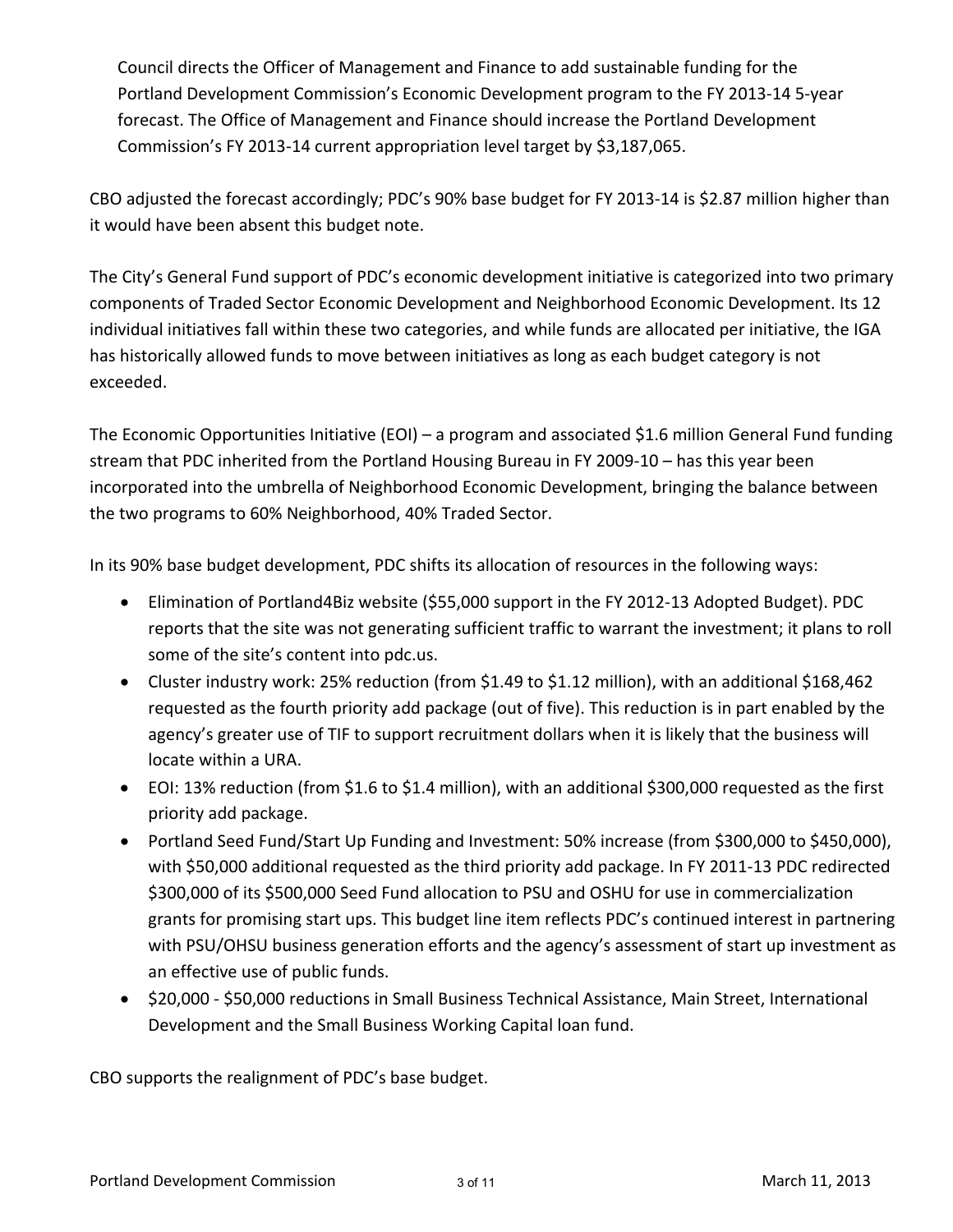#### **Economic Development Performance Metrics**

PDC reports on agency‐wide outcomes via its Economic Development Strategy status reports. Its primary metrics are jobs retained and added, businesses assisted, and investment leveraged. Its July 2012 Three Year Status Report cites the latest number available, three‐year financial assistance and recruitment outcomes of:

- Jobs created: 1,878 (avg. 490 per year)
- Jobs retained: 1,471 (avg. 626 per year)
- Jobs recruited: 898 (avg. 299 per year)
- Total jobs: 4,247 (avg. 1,416 per year)

Job impacts are estimated by the company at the time that financial assistance is provided; jobs realized are verified at two and five year intervals when Oregon Employment Department reporting is available.

Metrics at the Traded Sector program level are less consistently reported. Portland Seed Fund regularly reports outcome measures; PDC estimates and verifies job growth for firms that receive Small Business Working Capital loans. PDC does not isolate outcome metrics for its cluster industry General Fund dollars. Its tracking emphasizes output: number of business visits and number of businesses connected with various forms of assistance. A new tracking system (Portfol Customer Relations Management) was implemented in 2012. The following table reports business contacts by Traded Sector staff over six months (July – December 2012):

| <b>Assistance Type</b>     | <b>Examples</b>                                                                                                               | <b>Assists</b> |
|----------------------------|-------------------------------------------------------------------------------------------------------------------------------|----------------|
| Analysis/Research          | Provide research and referrals to<br>resources                                                                                | 12             |
| Site Development           | Assist in identifying sites; connect to<br>brokers; coordinate/host site tours                                                | 27             |
| Supply Chain               | Facilitate connections within and across<br>industries. Trade show participation;<br>facilitation of buyer-supplier workshops | 6              |
| Partnership<br>Development | Meeting with other technical, financial,<br>education providers; event collaboration<br>& coordination; marketing PDC's work  | 89             |
| Exports/International      | Develop cluster specific export strategies;<br>develop partnerships to assist Portland<br>firms enter new markets             | 22             |
| <b>Cluster Development</b> | Coordinate and participate in networking<br>events, trade shows, advisory boards,<br>industry panels                          | 49             |
| <b>Product Deployment</b>  | Demonstration projects, networking<br>firms to partnership opportunities                                                      | 9              |
| Other                      |                                                                                                                               | 6              |
|                            |                                                                                                                               | 220            |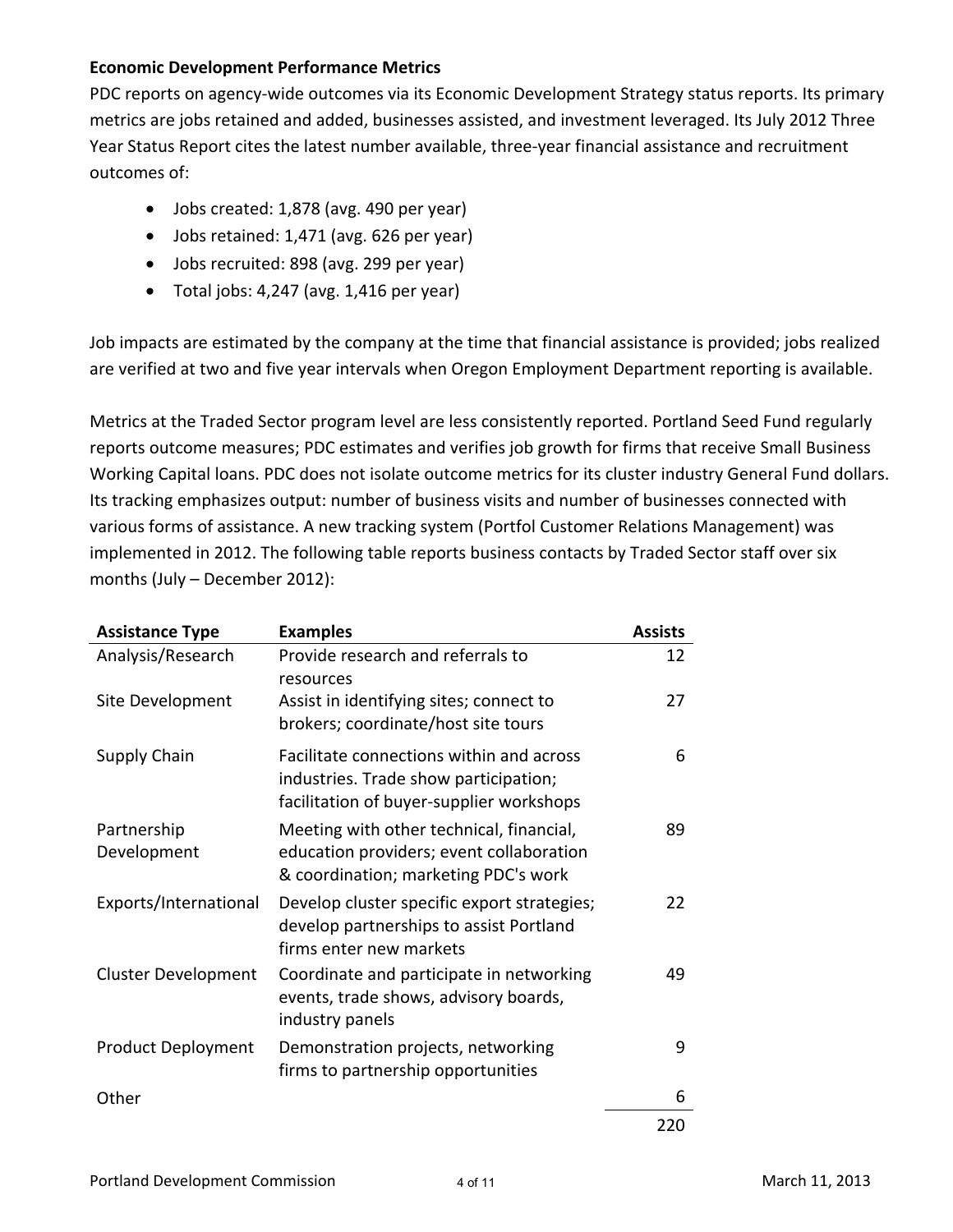Cluster industry output also tends to be more project‐specific, in alignment with industry council work plans. Projects generally facilitate industry networking and collaboration. Highlights of these efforts are included in PDC's Requested Budget. These multi‐year efforts are gauged via industry response, rather than a uniform measurement such as jobs created. Private sector willingness to pay is a good measure of value added; meeting this threshold appears to be the default gauge of an effort worth continuing. Businesses are now paying to attend a semi‐monthly guest speaker networking event dubbed Peer2Peer that PDC coordinates within the Athletic and Outdoor industry cluster. Other efforts are waiting for the private sector to demonstrate similar interest and commitment: continued investment in Design Forum PDX, a PDC‐sponsored materials design library that intersects with Athletic and Outdoor as Clean Tech clusters, is contingent upon the organization developing a long‐term funding model.

Neighborhood Economic Development programs – for the most part delivered by partner agencies – are more metric driven. In part this is due to programs that offer similar services to a new cohort of clients each year. For instance, EOI's target is that participants realize a 25% increase in income after three years participation. Main Street goals are three businesses, three fulltime jobs and 3,000 volunteer hours per district; Neighborhood Prosperity goals are similar but more moderate (two businesses, two jobs). The newly reorganized Small Business Development program tracks jobs, sales, owner income and business survival; staff are determining the most appropriate targets and reporting. Past accomplishments and FY 2013‐14 targets were included in PDC's work session PowerPoint.

Annual program metric reporting is a crucial component in the allocation of public funds, enabling the City to assess the effectiveness of its investment. CBO encourages continued refinement of program metric selection and consistent reporting to City Council and the CBO in line with the City's budget timeline.

## **URA Budgets**

PDC currently manages 12 traditional URAs, four of which have reached their last date to issue debt, and six micro URAs with a nine year horizon and no planned use of long‐term debt. The five‐year budgets for these URAs indicate the following trends:

- Relatively steady investment in business finance loans and other business development initiatives.
- Decreasing resources for commercial redevelopment (both direct investments and grants), although this spending category continues to comprise more than 60% of expenditures by FY 2017‐18. In FY 2013‐14, half of this line item (\$26 million) is associated with the County's planned health center in the River District.
- Precipitous decline in infrastructure investment, in line with the agency's newly focused mission to invest in jobs, innovation and economic opportunity. Infrastructure dollars have in the past supported significant transit investments which do not reoccur within the five-year forecast period. This budget category also includes public facilities (Union Station, Life Science building parking).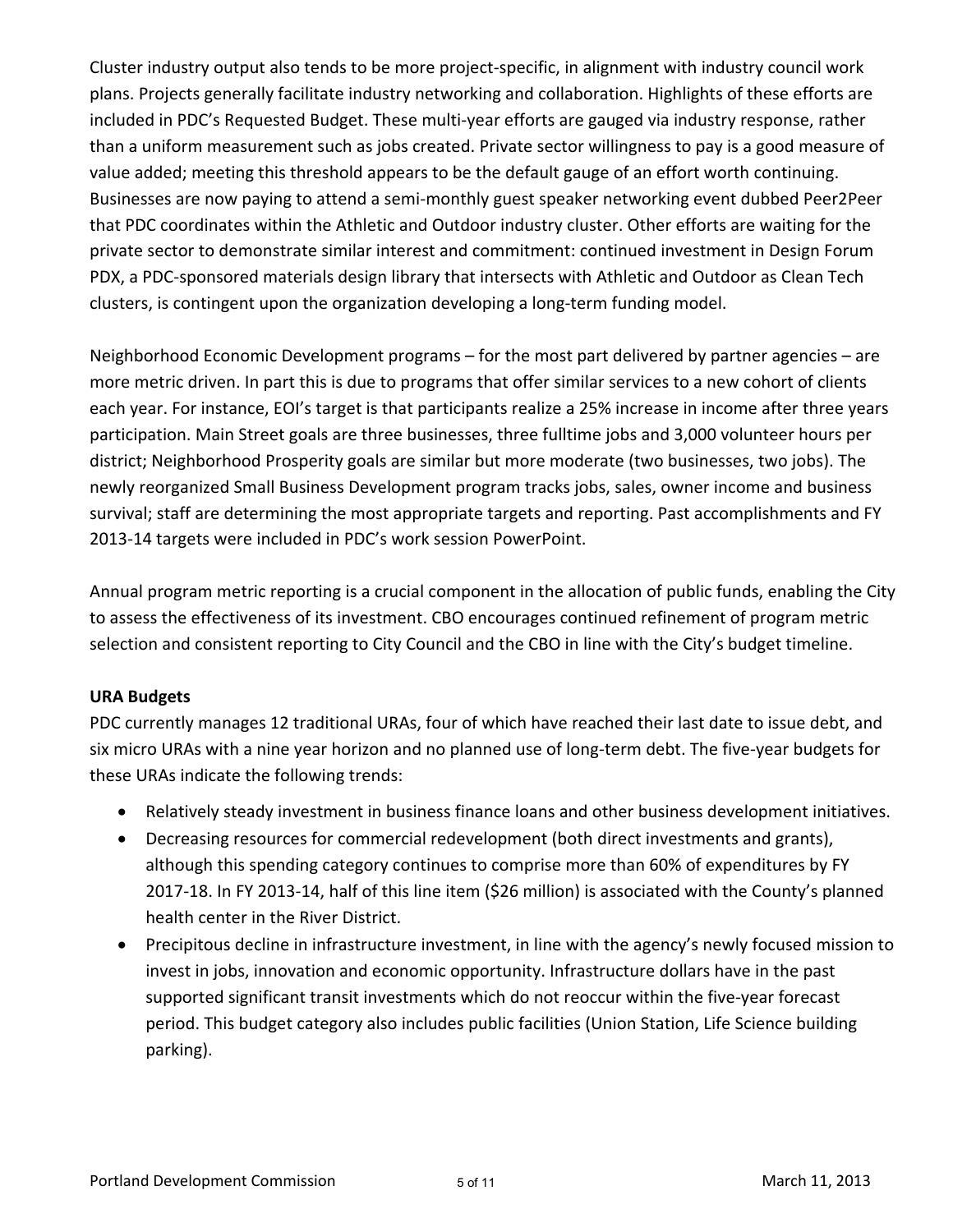

Significant URA investments (\$1.5 million +) planned over the five year forecast period across all business lines are listed below.

Airport Way (last date to issue debt reached)

● Business lending: \$395,000 in FY 2013-14; \$2.0 million over 5 years

Central Eastside (last date to issues debt: 2018)

- Business lending: \$300,000 in FY 2013-14; \$1.5 million over 5 years
- Commercial real estate lending: \$600,000 in FY 2013-14; \$3 million over 5 years

Convention Center (last date to issue debt reached)

- Business lending: \$260,000 in FY 2013-14; \$1.4 million over 5 years
- Rose Quarter energy improvements: \$2.0 million in FY 2013-14
- Convention Center Headquarters Hotel: \$4.0 million in FY 2013‐14
- Inn at Convention Center: \$823,000 in FY 2013-14; \$2.5 million over 5 years (offset by operating income)

Downtown Waterfront (last date to issue debt reached)

- Business lending: \$500,000 in FY 2013-14; \$1.9 million over 5 years
- Commercial real estate lending: \$4 million in FY 2013‐14; \$8.0 million over 5 years
- Storefront improvement grants: \$200,000 in FY 2013‐14; \$1.0 million over 5 years
- $\bullet$  3<sup>rd</sup> & Oak parking garage: \$2.8 million in FY 2013-14

Education District (last date to issue debt: 2041)

● Business lending: \$100,000 in FY 2013-14; \$3.1 million over 5 years

Portland Development Commission 6 of 11 and 5 of 11 and 5 of 11 and 5 of 11 and 5 of 11 and 5 of 11 and 5 of 11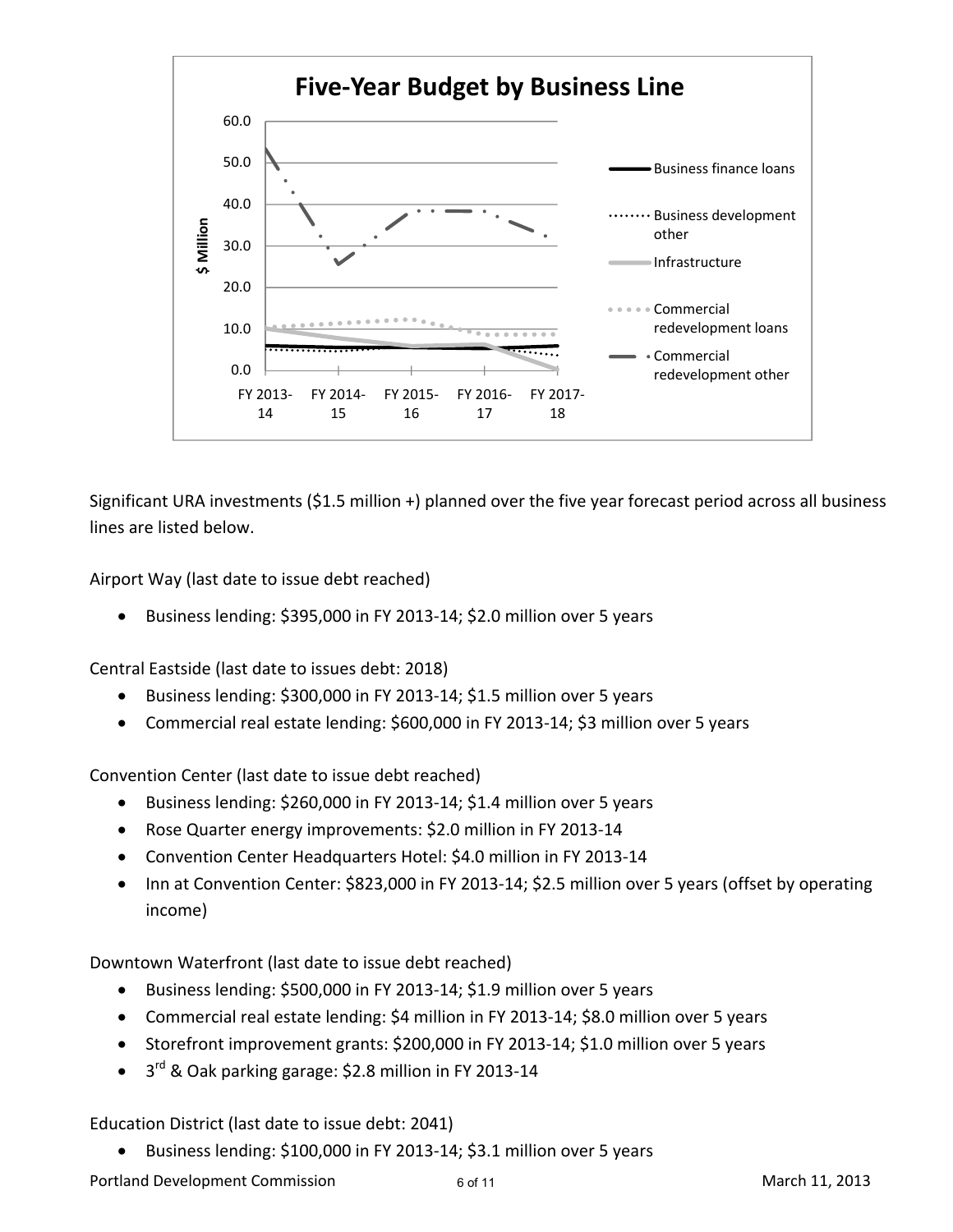Multnomah County placeholder: \$400,000 in FY 2013‐14; \$3.1 million over 5 years

Gateway (last date to issue debt: 2022)

- Business lending: \$400,000 in FY 2013-14; \$1.8 million over 5 years
- Commercial real estate lending: \$300,000 in FY 2013‐14; \$6.3 million over 5 years
- Commercial development placeholder: \$2.2 million in FY 2013‐14

Interstate (last date to issue debt: 2021)

- Business lending: \$1.1 million in FY 2013-14; \$5.61 million over 5 years
- Dawson Park improvements (infrastructure): \$1.1 million in FY 2013-14; \$2.1 million over 5 years
- Bridgeton Trail Connection (infrastructure): \$1.5 million in FY 2013-14
- Killingsworth streetscape (infrastructure): \$1.0 million in FY 2013-14; \$2.9 million over 5 years
- Lombard streetscape (infrastructure): \$70,000 in FY 2013‐14; \$3.0 over 5 years
- Storefront improvement grants: \$790,000 in FY 2013-14; \$4.0 million over 5 years
- Community livability grants (for non‐profits): \$300,000 in FY 2013‐14; \$1.5 million over 5 years

Lents (last date to issue debt: 2020)

- Business lending: \$400,000 in FY 2013-14; \$2.2 million over 5 years
- Foster Rd streetscape (infrastructure): \$1.0 million in FY 2013‐14; \$1.7 million over 5 years
- Town Center redevelopment: \$2.0 million in FY 2013‐14; \$4.7 million over 5 years

North Macadam (last date to issue debt: 2020)

- Business lending: \$500,000 in FY 2013-14; \$2.5 million over 5 years
- Life Sciences parking garage (infrastructure) : \$1.7 million in FY 2013‐14
- Commercial property project placeholder: \$500,000 in FY 2013‐14; \$2.5 million over 5 years

River District (last date to issue debt: 2021)

- Business lending: \$800,000 in FY 2013-14; \$3.8 million over 5 years
- Commercial real estate lending: \$3.0 million in FY 2013‐14; \$12.0 million over 5 years
- Community redevelopment storefront grants: \$300,000 in FY 2013-14; \$1.5 million over 5 years
- Multnomah County health services building: \$26.9 million
- $10^{th}$  & Yamhill Parking Garage: \$0 in FY 2013-14, \$17.5 million over five years
- Post Office redevelopment: \$500,000 in FY 2013-14, \$61.5 million over five years
- Union Station (infrastructure): \$2.2 million in FY 2013-14, \$8.4 million over five years
- Centennial Mills: \$700,000 in FY 2013‐14, \$15.8 million over five years

South Park Blocks (last date to issue debt reached)

● Business lending: \$200,000 in FY 2013-14; \$1.0 million over 5 years

Willamette Industrial URA (last date to issue debt: 2024)

● Business lending: \$500,000 in FY 2013-14; \$2.5 million over 5 years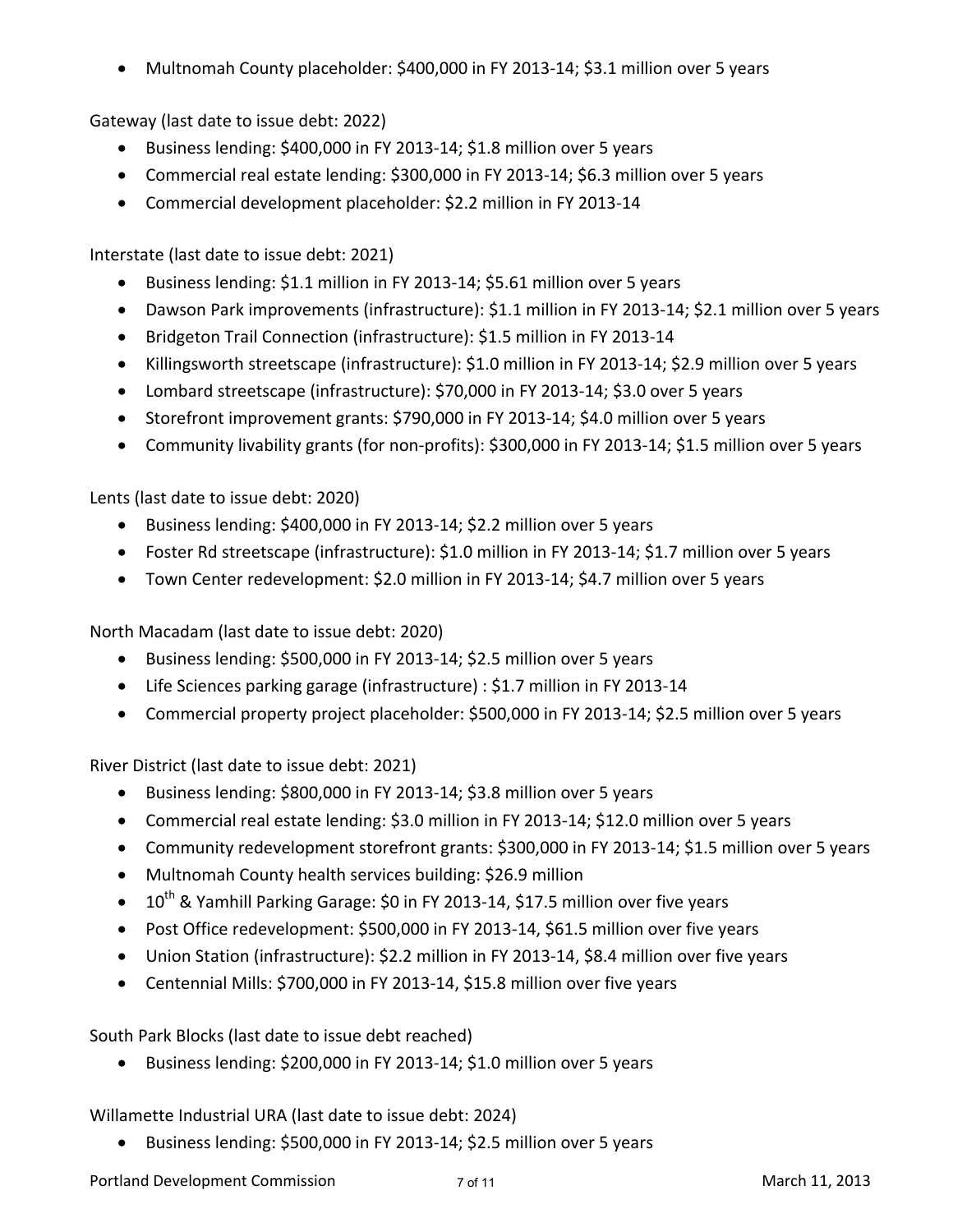Veteran's Memorial Coliseum funding of \$22 million (Oregon Convention Center) still appears in the FY 2012‐13 budget; these funds will likely be carried over.

Seven Urban Renewal Advisory Committees (URACs) submitted letters to the PDC Commission on budget priorities. Several recommendations crossed URAs:

- Avoid gentrification
- Commit to long-term URAC priority projects such as the Washington High School site, Bridgeton Trail project, small parks projects, transportation connectivity, and Lents grocery store.
- Enable widespread use of Storefront and Development Opportunity Study dollars.
- Foster development at specific sites and corridors, and within specific real estate types.
- Do not focus on cluster industries to the exclusion of more immediate investment opportunities.
- Pool resources to deliver catalyst projects.

URAC letters indicate the inherent tension of community stakeholders with a variety of priorities beyond job creation. The URA budgets reflect longtime agency commitments, decreasing dollars for parks and transportation infrastructure, and \$15 million + annually in loans with the potential to provide an ongoing source of economic development investment funds.

# **Newly Formed URAs**

Seven URAs were incorporated in FY 2012‐13.

 Education URA. As a newly formed URA, in FY 2013‐14 this district anticipates \$1.2 million in du jour revenue, increasing to \$2.6 million by FY 2017-18. The bulk of its short-term expenditures are in commercial property redevelopment, and include investments in Neuberger Hall, PSU's School of Business, and one county building.

This URA is a case study in how the urban renewal climate has shifted over the past decade: It will be subject to the state's 2009 revenue sharing provisions, which slow the district's revenue generation by sharing revenues with other taxing jurisdictions; it was developed in close partnership with the entities from which TIF diverts revenue (the County and schools); its project list includes \$30+ million for PSU, \$19 million for Multnomah County, and \$10 million for Portland Public Schools (out of \$169 million), and rather than an Urban Renewal Advisory Committee it will host a URA Stewards Group, made up of institutional representatives and stakeholders representing a citywide economic development perspective.

 Neighborhood Prosperity Initiative (NPI). These six micro URAs more closely resemble the Main Street program than traditional URA management, in that a District Manager and board will oversee management of and investment in each district. The districts were incorporated in April 2012. Each encompasses sufficient residential area to generate \$1.25 million in TIF revenue over nine years to invest in a lower‐income, East Portland commercial corridor. The districts are in various phases of working towards non‐profit incorporation. In the current year the districts will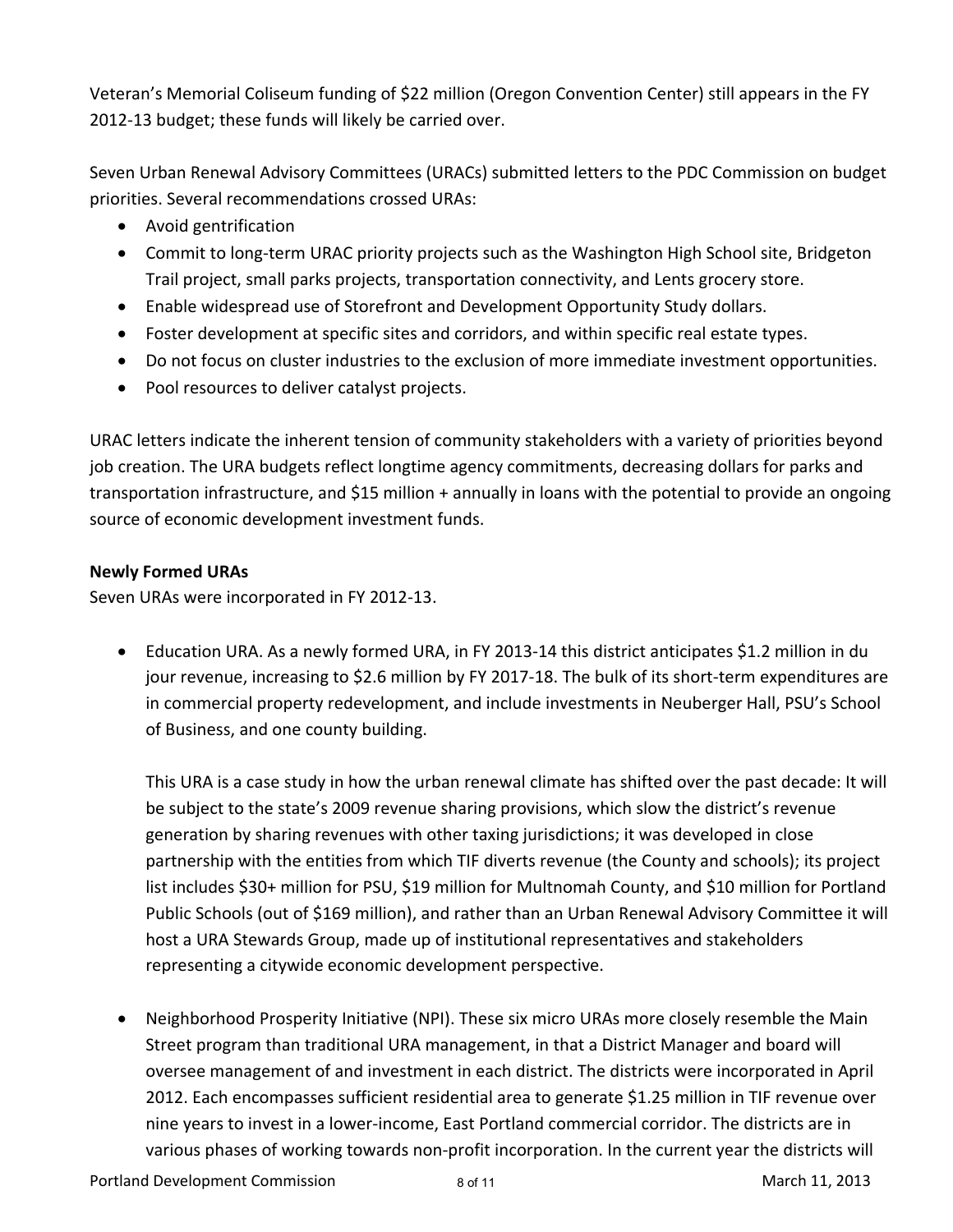grant \$10,000 towards one improvement project, not all of which have been identified. The NPI budgets call for a similar level of direct district investment in FY 2013‐14, as organizational capacity gradually develops.

The NPI program responds to equity concerns that City investment in East Portland is lagging. It has garnered support from the neighborhoods as well as the schools and County, which will grant back revenues each receives via shared TIF. The budget calls for General Fund investment of \$640,000 in FY 2013‐14, 48% of the program's support. Required General Fund support is projected to fall as TIF increases, but average over \$390,000 annually through FY 2021‐22. The program targets two net businesses, two full time and two part time jobs annually per district (total of 12 businesses and 24 jobs). This is a significant investment at about 60% of the \$1.1 million in General Fund the agency has budgeted for its cluster development and business recruitment initiatives.

# **Decision Package Analysis & Recommendations**

#### **Economic Opportunity Initiative, ZD\_01, \$300,000**

EOI provides three years of workforce development and microenterprise assistance to low income individuals. It goal is to increase participant income by 25%. Since 2004, five classes have graduated, with 53% of participants achieving the income target. This package would bring total EOI General Fund support to \$1.7 million. PDC anticipates an additional \$1.9 million in CDBG funds, bringing the program total to \$3.6 million. PDC co-invests these funds with Worksystems Inc (WSI), the region's workforce development recipient of Department of Labor funds.

In the absence of this package, PDC anticipates serving 1,096 individuals in FY 2013‐14 (roughly \$3,000 per participant, or \$6,000 per participant achieving target results). This package would extend services to an additional 120 participants. Based on the lack of discretionary resources, CBO does not recommend funding this request at this time.

#### *CBO Recommendation: \$0*

#### **Small Business Development Program, ZD\_02, \$50,000**

This package increases the Small Business Development Program – funded exclusively by General Fund – from \$550,000 to \$600,00 (its current year funding level). The program provides technical assistance to businesses owned by low‐income individuals. A total of 234 businesses received assistance in FY 2011‐12, the program's first year after being resurrected with newly selected service providers (at roughly \$2,500 per business). The program has not selected target metrics but is tracking jobs, sales, owner income and business survival. In FY 2013‐14 it anticipates serving 208 businesses. This package would allow an additional 26 businesses to be served. Based on the lack of discretionary resources, CBO does not recommend funding this request at this time.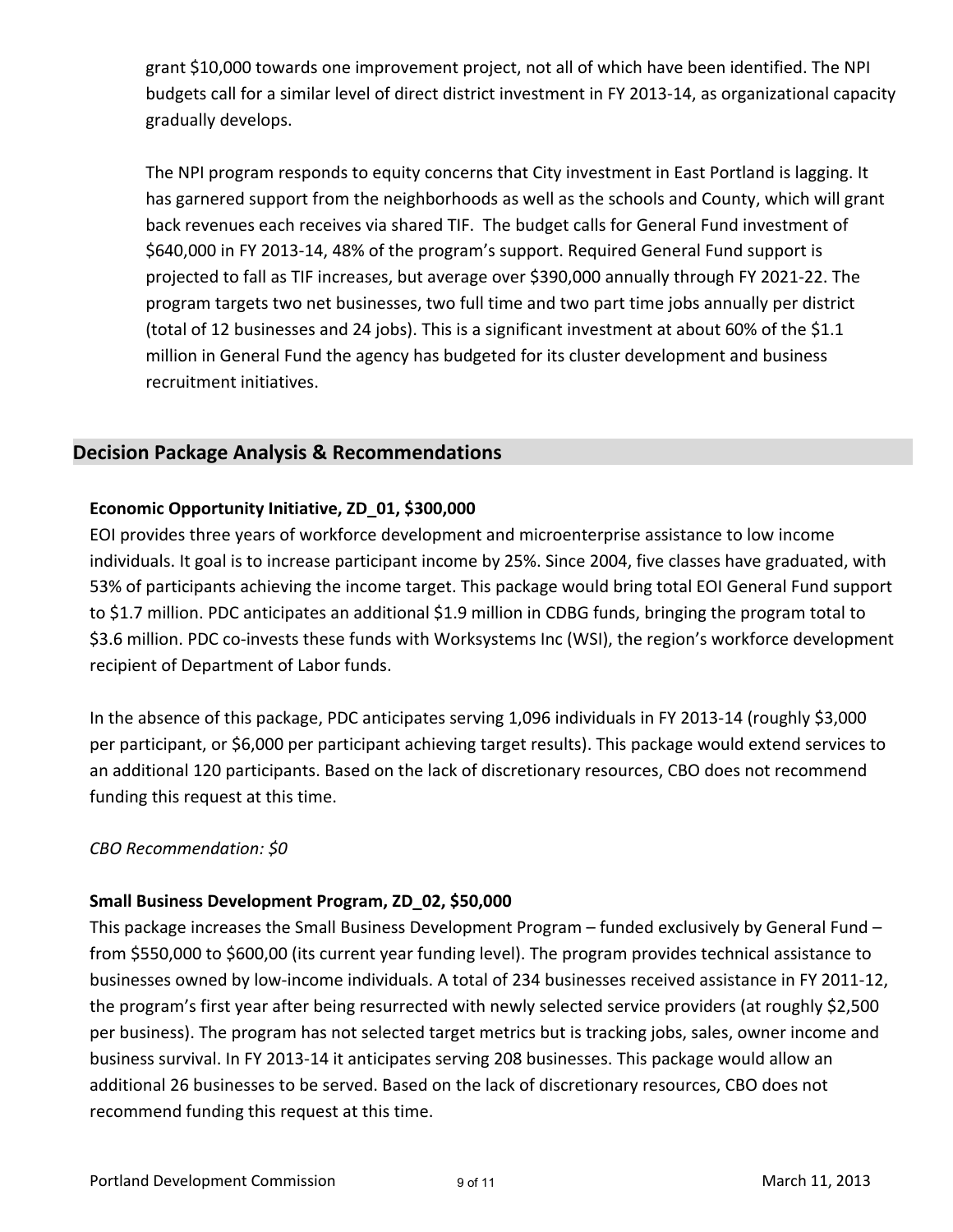#### *CBO Recommendation: \$0*

#### **Startup Investment & Access to Capital, ZD\_03, \$50,000**

This request would support future Startup PDX:Challenges, which provides successful competitors with \$10,000 in working capital, technical assistance and one year free rent. PDC launched its inaugural class in February 2013 and will select up to six companies in which to invest in April, supported by Entrepreneurial program funds. Five additional companies could be served through this request. Based on the lack of discretionary resources, CBO does not recommend funding this request at this time.

*CBO Recommendation: \$0*

#### **Cluster Industry Development, ZD\_04, \$168,463**

This request would bring cluster industry investment to its current year service level (\$1.14 million) and support implementation of cluster industry work plans, as summarized in PDC's Requested Budget. Based on the lack of discretionary resources, CBO does not recommend funding this request at this time.

*CBO Recommendation: \$0*

#### **Greater Portland Inc, ZD\_05, \$25,000**

This request increases funding for GPI to \$125,000 in recognition of GPI's role in coordinating regional economic development initiatives, and particularly its role in implementing the Greater Portland Export Plan. Based on the lack of discretionary resources, CBO does not recommend funding this request at this time.

*CBO Recommendation: \$0*